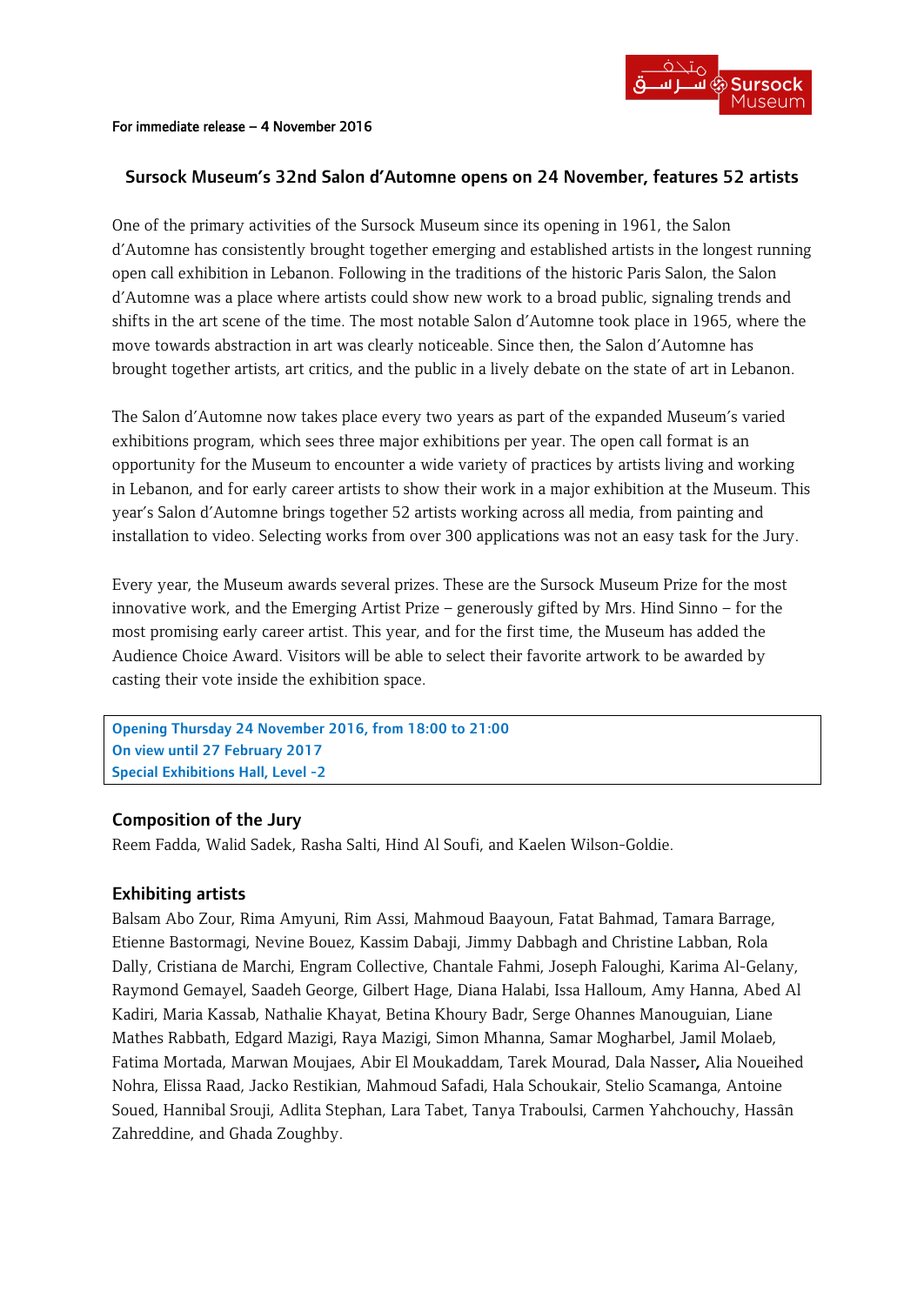

# About the Jury

Reem Fadda was the Associate Curator, Middle Eastern Art for the Guggenheim Abu Dhabi Project from 2010-2016. Between 2005-07, she was Director of the Palestinian Association for Contemporary Art (PACA) and worked as Academic Director to the International Academy of Art – Palestine, which she helped found in 2006. She was appointed as the Curator for the National Pavilion of the United Arab Emirates of the 55th Venice Biennale, 2012, and was recently the curator of the 6th Marrakech Biennale, held from February to May 2016.

Walid Sadek is an artist and writer living in Beirut. His early work investigates the familial legacies of the Lebanese Civil War. He later began to posit, mostly in theoretical texts, ways of understanding the complexity of lingering civil strife in times of relative social and economic stability. His later written work endeavors to structure a theory for a postwar society disinclined to resume normative living. More recently, his artworks and written texts begin to propose a poetics for a sociality governed by the logic of a protracted civil war and search for a critical temporality to challenge that same protractedness. He is Associate Professor in the Department of Fine Arts and Art History at the American University of Beirut.

Rasha Salti is a curator and writer. She was an international programmer for the Toronto International Film Festival, and prior to that a programmer for the Abu Dhabi Film Festival. Among the programs she co-curated: Mapping Subjectivity: Experimentation in Arab Cinema from the 1960s until Now (with Jytte Jensen) presented at the Museum of Modern Art, New York, in 2010, 2011 and 2012; the retrospective of Lebanese Cinema Before the Storm (with Richard Peña) for the Film Society at Lincoln Center in 2010; and the retrospective of Syrian cinema *The Road to* Damascus (also with Richard Peña), in 2006. Salti was also one of the curators of the 10th edition of the Sharjah Biennial in 2011. Presently, she has co-curated with Kristine Khouri the documentary and archival exhibition Past Disquiet: Narratives and Ghosts from the International Art Exhibition for Palestine (Beirut, 1978), presented at the Museum of Contemporary Art in Barcelona in 2015, and at the Haus der Kulturen der Welt in 2016. Her essays have appeared in publications such as Afterall, The London Review of Books, and Naqd. She collaborated with Ziad Antar on the exhibition and publication Beirut Bereft: The Architecture of the Forsaken and Map of the Derelict (2009), and she edited the book Insights into Syrian Cinema: Essays and Conversations with Filmmakers (2006). Salti lives in Beirut.

Hind Al Soufi is an art critic, professor, and researcher. Born in Tripoli, Lebanon, she teaches at the Institute of Fine Arts at the Lebanese University and has published many articles in her field. From 2000 till 2013, she was the president of the Lebanese Association of Painters and Sculptors, and in 2010 was a jury member for the Sheikh Zayed Book Award. Al Soufi has also participated in various art and design projects in Lebanon, Algeria, Iran, Bangladesh, and USA.

Kaelen Wilson-Goldie is a contributing editor for Bidoun who writes regularly for Artforum, Bookforum, and Frieze. She has written for newspapers, magazines, and journals, including Afterall, Aperture, The New York Times, Monocle, and The Village Voice. She has also contributed essays to books and monographs on subjects such as Sufism and Surrealism, feminism and formalism, experimental music, video production, debates about public space in postwar Lebanon, and the work of artists including Etel Adnan, Eric Baudelaire, Saloua Raouda Choucair, Iman Issa, Rabih Mroué,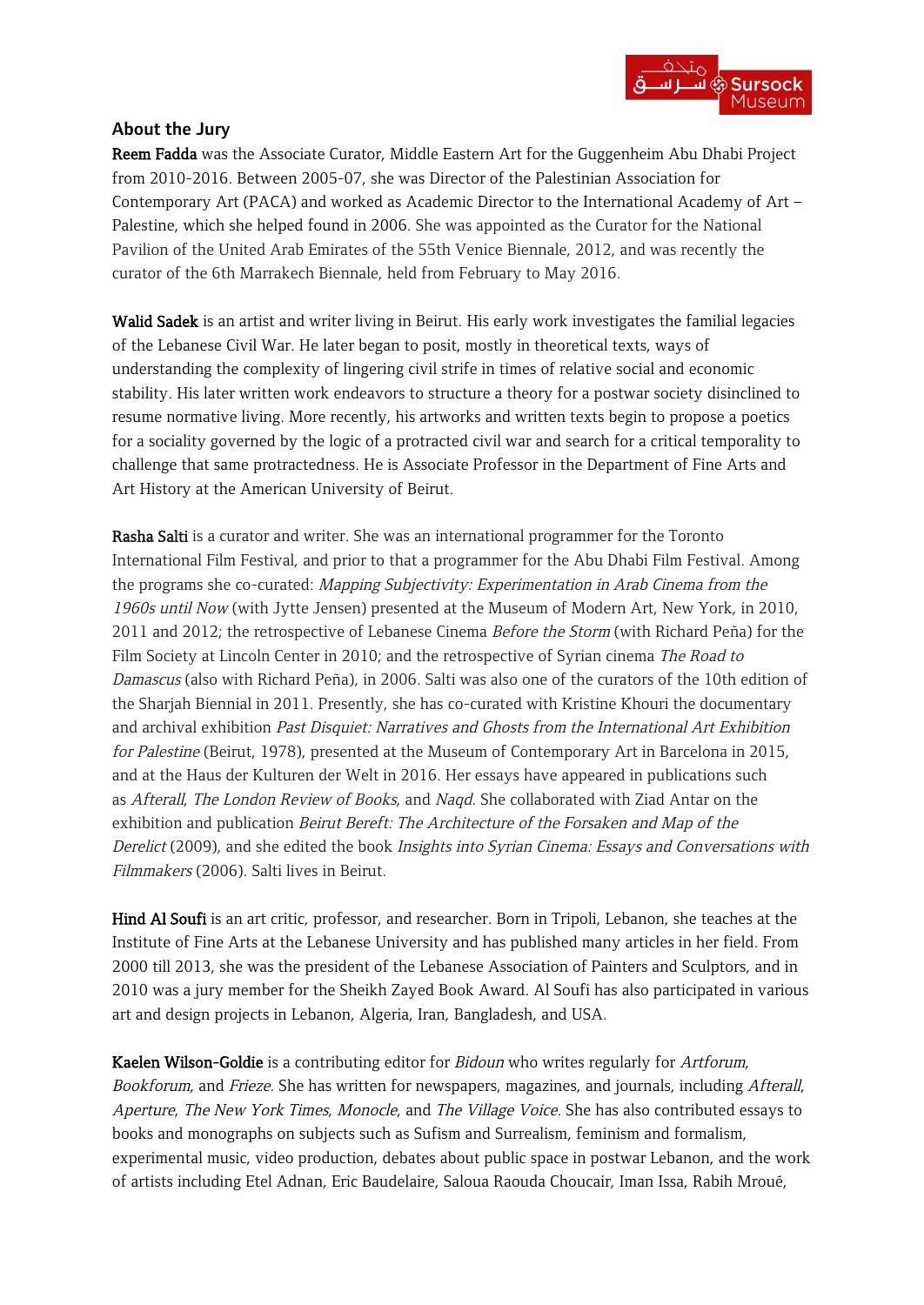

Wael Shawky, and Akram Zaatari. She won a grant from the Creative Capital Warhol Foundation Arts Writers Program in 2014, and was a fellow in the USC Annenberg Getty Arts Journalism Program in 2007. She currently teaches in the Department of Fine Arts and Art History at the American University of Beirut and in the School of Visual Arts at the Académie Libanaise des Beaux-Arts (ALBA).

# Statement of the Jury

Below is an excerpt from the Jury's statement regarding their selection. You can read the full statement on our website.

"The artists responding to the Sursock Museum's open call offered a great diversity of answers to questions of style, medium, skill, experience, exposure, political engagement, and artistic aspiration. The Jury was struck by the prolific, exuberant state of painting evinced by the proposals, and impressed by the experimentation at play in projects involving ceramics and serial photography. Our selection wants to acknowledge and further celebrate this vitality. We were captivated by new voices, different directions, breaks from earlier ways of making within an established artist's oeuvre, and promise, particularly in the work of artists who are very young, either in age or practice. Often and firmly, we veered away from stereotypical tropes. We were especially attuned to works of emotional intensity, vivid attention to color and texture, obsessive gesture, and quiet meditation on the conditions and circumstances of the artists' lives, which are also our own, those of the city and its myriad residents."